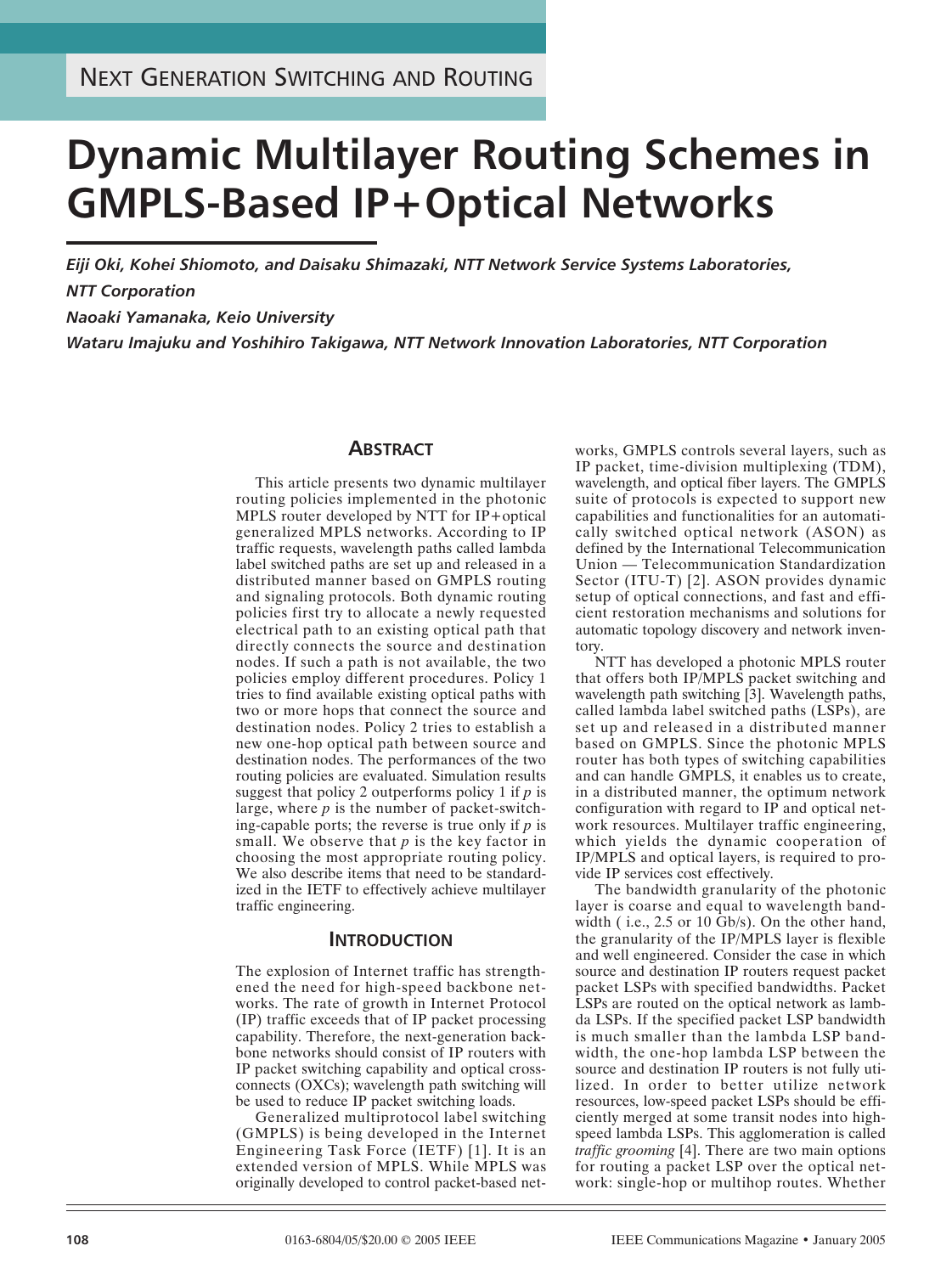

*Since it is difficult to predict traffic demands precisely, the online approach is realistic and useful in utilizing the network resources more fully and maximizing the revenue from the given resources.*

n **Figure 1.** *The structure of a photonic MPLS router with multilayer traffic engineering.*

low-speed traffic streams should be groomed or not depends on network resource availability such as the wavelengths available and the number of available ports in the packet switching fabric.

Traffic grooming problems have been extensively studied. Some important studies were presented in [4–6]. Note that these papers dealt with the traffic grooming problem in two different layers: synchronous optical network (SONET) and optical wavelength-division multiplexing (WDM). When the photonic MPLS router network is considered, the essential traffic grooming problem for MPLS and optical WDM layers is the same as that for the SONET and optical layers. In this article we consider the IP/MPLS and optical layers, and use the terms packet LSP and lambda LSP to refer to electrical and optical paths, respectively.

Reference [4] addressed the offline traffic grooming approach, where traffic demands are given, and the optimization problem is formulated and solved. On the other hand, the research in [5, 6] considered an online approach in which connection requests with different bandwidths arrive randomly; the routes must be established in a real-time manner within the limits of the network resources. Since it is difficult to predict traffic demands precisely, the online approach is realistic and useful in utilizing network resources more fully and maximizing revenue from the given resources.

Based on the online approach, Zhu *et al.* [5] presented two grooming algorithms: a two-layered route computation algorithm (TLRC) and a single-layered route computation algorithm (SLRC). TLRC computes routes separately over the two layers, while SLRC computes routes over the single layer that is generated as a new graph by combining the layers. The SLRC approach detailed in [6] employs a generic graph model. While SLRC outperforms TLRC under some conditions, the reverse is true in others.

From the computation time complexity point of view, the TLRC approach is attractive, because its computation time complexity is less than that of SLRC. In addition, it is not easy to set parameters in the SLRC approach such that network utilization can be maximized. Given the above argument, we focus on TLRC-based routing policies.

In [5] the following TLRC-based routing scheme was proposed. The proposed routing policy tries to find a packet LSP route with one hop or multiple hops by using existing lambda LSPs as much as possible. The policy tries to establish a new lambda LSP only when it is impossible to find a route on the existing lambda LSP network. However, from the viewpoint of effective network utilization, it may be better to establish a new lambda LSP before a multihop route is assigned on the existing lambda LSP network even if TLRC is adopted. This is because using the existing lambda LSP network may cause more LSP hops and waste the network's resources.

This article introduces two dynamic multilayer routing policies for optical IP networks. Both place the traffic dynamic multilayer routing functions in the photonic MPLS router. When a new packet LSP is requested with specified bandwidth, both policies first try to allocate it to an existing lambda LSP that directly connects the source and destination nodes. If such an existing lambda LSP is not available, the two policies adopt different procedures. Policy 1 tries to find a series of available existing lambda LSPs with two or more hops that connect source and destination nodes. Policy 2 tries to set up a new onehop lambda LSP between source and destination nodes. The performances of the two routing policies are evaluated. Note that although other policies were introduced in [6], we focus on the two presented policies as other policies can be roughly categorized as one of the two. Numerical results suggest that policy 1 outperforms poli-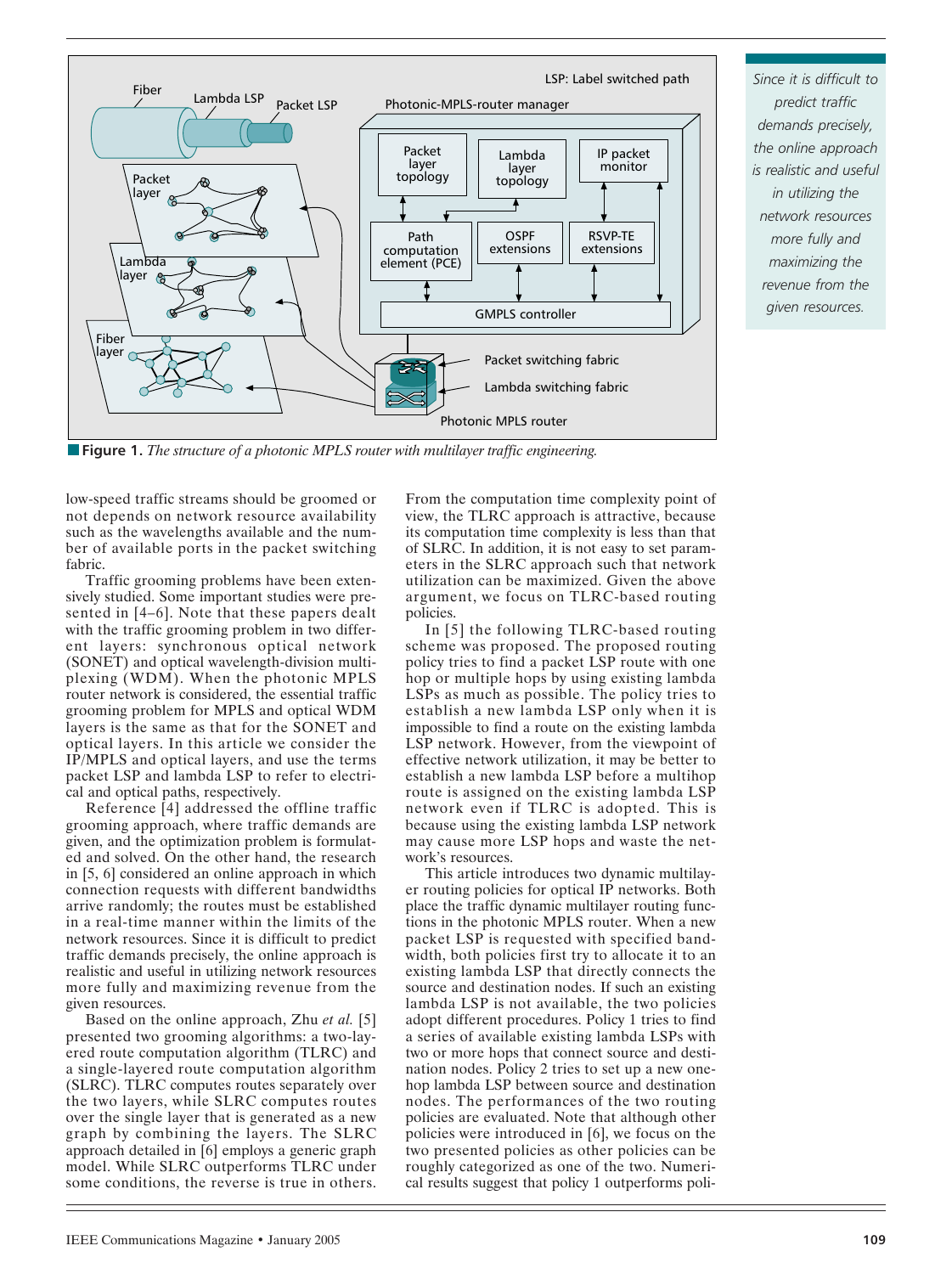

■ **Figure 2.** *A node model of a photonic MPLS router.* 

cy 2 when the number of packet-switching-capable (PSC) ports in the photonic MPLS router is large, while policy 2 outperforms policy 1 when the number of PSC ports is small.

We clarify the relationship of dynamic multilayer routing policies and the required GMPLS suite of protocols. We present our developed photonic MPLS router with multilayer traffic engineering functions. Some GMPLS protocols are being standardized in the IETF, but there are still additional items that need to be standardized to effectively achieve traffic engineering. We use simulations to elucidate which items of the GMPLS protocols need to be extended. We discuss issues on the path computation element (PCE), which provides functions of multilayer traffic engineering in GMPLS networks.

# **MULTILAYER TRAFFIC ENGINEERING WITH A PHOTONIC MPLS ROUTER**

Multilayer traffic engineering is performed in a distributed manner based on GMPLS techniques. We consider three layers: fiber, lambda, and packet. Packet LSPs are accommodated in lambda LSPs, Lambda LSPs are accommodated in fibers. The structure of the photonic MPLS router is shown in Fig. 1 [3]. It consists of a packet-switching fabric, lambda-switching fabric, and photonic MPLS router manager. In the photonic MPLS router manager, the GMPLS controller distributes its own IP and photonic link states, and collects the link states of other photonic MPLS routers with the routing protocol of Open Shortest Path First (OSPF) extensions. Based on link-state information, PCE finds an appropriate multilayer route, and the signaling protocol of the Resource Reservation Protocol with traffic engineering (RSVP-TE) extensions module sets up each layer's LSPs. PCE provides the functions of traffic engineering, including LSP routes and optimal virtual network topology reconfiguration control, and judges whether a new lambda LSP should be established or not when a packet LSP is requested.

Figure 2 shows a node model of the photonic MPLS router. The packet and lambda switching fabrics are connected by internal links. The number of internal links (i.e., the number of PSC ports) is denoted *p*. *p* represents how many lambda LSPs the node can terminate. The number of wavelengths accommodated in a fiber is *w*. Note that the interface of the lambda switching fabric has both PSC and lambda switching capability (LSC). When a lambda LSP is terminated at the packet switching fabric through the lambda switching fabric, the interface the lambda LSP uses is treated as PSC. On the other hand, when a lambda LSP goes through the lambda switching fabric to another node without termination, the interface the lambda LSP uses is treated as LSC. Therefore, if we focus on the interfaces of the lambda switching fabric, there are at most *p* PSC interfaces and *w* LSC interfaces.

The values of *p* and *w* impose network resource constraints on multilayer routing. Since *p* is limited, not all lambda LSPs are terminated at the photonic MPLS router; some go through only the lambda switching fabric, but do not use the packet switching fabric. How lambda LSPs are established so that packet LSPs are effectively routed over the optical network is important in solving the traffic grooming problem.

GMPLS introduces the concept of forwarding adjacency (FA). In a multilayer network, lowerlayer LSPs are used to forward upper-layer LSPs. Once a lower-layer LSP is established, it is advertised by OSPF extensions as "FA-LSP" so that it can be used for forwarding an upper-layer LSP. In this way, the setup and teardown of LSPs trigger changes in the virtual topology of the upper-layer LSP network.

FA-LSP enables us to implement a multilayer LSP network control mechanism in a distributed manner. In multilayer LSP networks, the lowerlayer LSPs form the virtual topology for the upper-layer LSPs. The upper-layer LSPs are routed over the virtual topology. The multilayer path network consists of fiber, lambda LSPs, and packet LSP layers, as shown in Fig. 1. Lambda LSPs are routed on the fiber topology. Packet LSPs are routed on the lambda LSP topology.

The photonic MPLS router uses the RSVP-TE signaling protocol (resource reservation protocol with traffic engineering) extensions to establish packet and lambda LSPs in multi-layer networks. An upper-layer LSP setup request can trigger lower-layer LSP setup if needed. If there is no lower-layer LSP between adjacent nodes (adjacent from the upper-layer perspec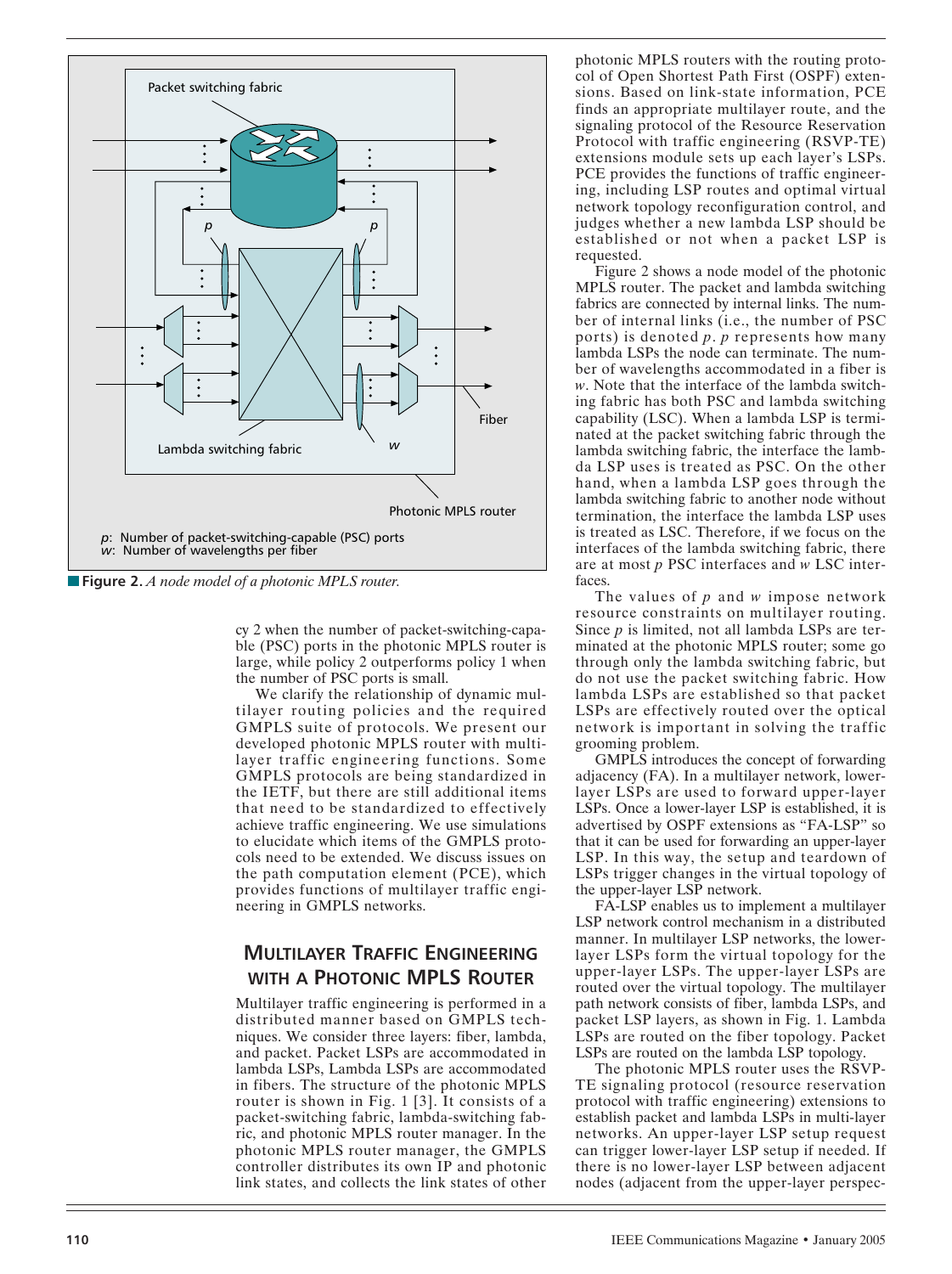tive), a lower-layer LSP is set up before the upper-layer LSP.

# **MULTILAYER ROUTING**

When the setup of a new packet LSP with the specified bandwidth is requested, lambda LSPs are invoked as needed to support the packet LSP. This section describes dynamic multilayer routing, which involves packet LSP and lambda LSP establishment driven by packet LSP setup requests. Figure 3 shows the framework of dynamic multilayer routing. If a new lambda LSP must be set up to support packet LSP routing, a lambda LSP setup request is invoked and lambda LSP routing is performed. The lambda LSP routing result is returned to the packet LSP routing procedure for confirmation of its acceptability. This process is iterated until the desired result is obtained. If successful, the multilayer routing procedure notifies its acceptance of the packet LSP setup request.

In dynamic multilayer routing, there are two possible routing policies. Both policies first try to allocate the newly requested packet LSP to an existing lambda LSP that directly connects the source and destination nodes. If such an existing lambda LSP is not available, policy 1 tries to find a series of available existing lambda LSPs that use two or more hops to connect source and destination nodes. Policy 2, on the other hand, tries to set up a new one-hop lambda LSP that connects source and destination nodes.

Details of the two routing policies are given below.

## **POLICY 1**

**Step 1:** Check if there is any available existing lambda LSP that directly connects source and destination nodes, and can accept the newly requested packet LSP. If yes, go to step 4.1 Otherwise, go to step 2.

**Step 2:** Find available existing lambda LSPs that connect source and destination nodes with two or more hops; the maximum hop number is *H*, and the preference is for the minimum number of hops. If candidates exist, go to step 4. Otherwise, go to step 3.

**Step 3:** Check if a new lambda LSP can be set up. If yes, go to step 4. Otherwise, go to step 5.



■ **Figure 3.** *A framework for dynamic multilayer routing.*

**Step 4:** Accept the packet LSP request and terminate this process.

**Step 5:** Reject the packet LSP request.

#### **POLICY 2**

**Step 1:** Check if there is any available existing lambda LSP that directly connects source and destination nodes, and can support the new packet LSP. If yes, go to step 4. Otherwise, go to step 2.

**Step 2:** Check if a new lambda LSP can be set up. If yes, go to step 4. Otherwise, go to step 3.

**Step 3:** Check if there is any series of available existing lambda LSPs that connect source and destination nodes using two or more hops; the maximum hop number is *H*, and the preference is for the minimum number of hops. If yes, go to step 4. Otherwise, go to step 5.

**Step 4:** Accept the packet LSP request and terminate this process.

**Step 5:** Reject the packet LSP request.

Note that the major difference between policies 1 and 2 is the order of steps 2 and 3.

Figure 4 illustrates examples of the two policies. Let us consider that a packet LSP is requested to be set up between nodes 1 and 4. Two LSPs already exist: one between nodes 1 and 2, and one between nodes 2 and 4. There is no direct lambda LSP between nodes 1 and 4. In this situation, policy 1 uses two existing lambda LSPs to set up a packet LSP between nodes 1 and 4. Policy 2 creates a new direct lambda LSP with one hop.





*In dynamic multilayer routing, there are two possible routing policies. Both policies first try to allocate the newly requested packet LSP to an existing lambda LSP that directly connects the source and destination nodes.*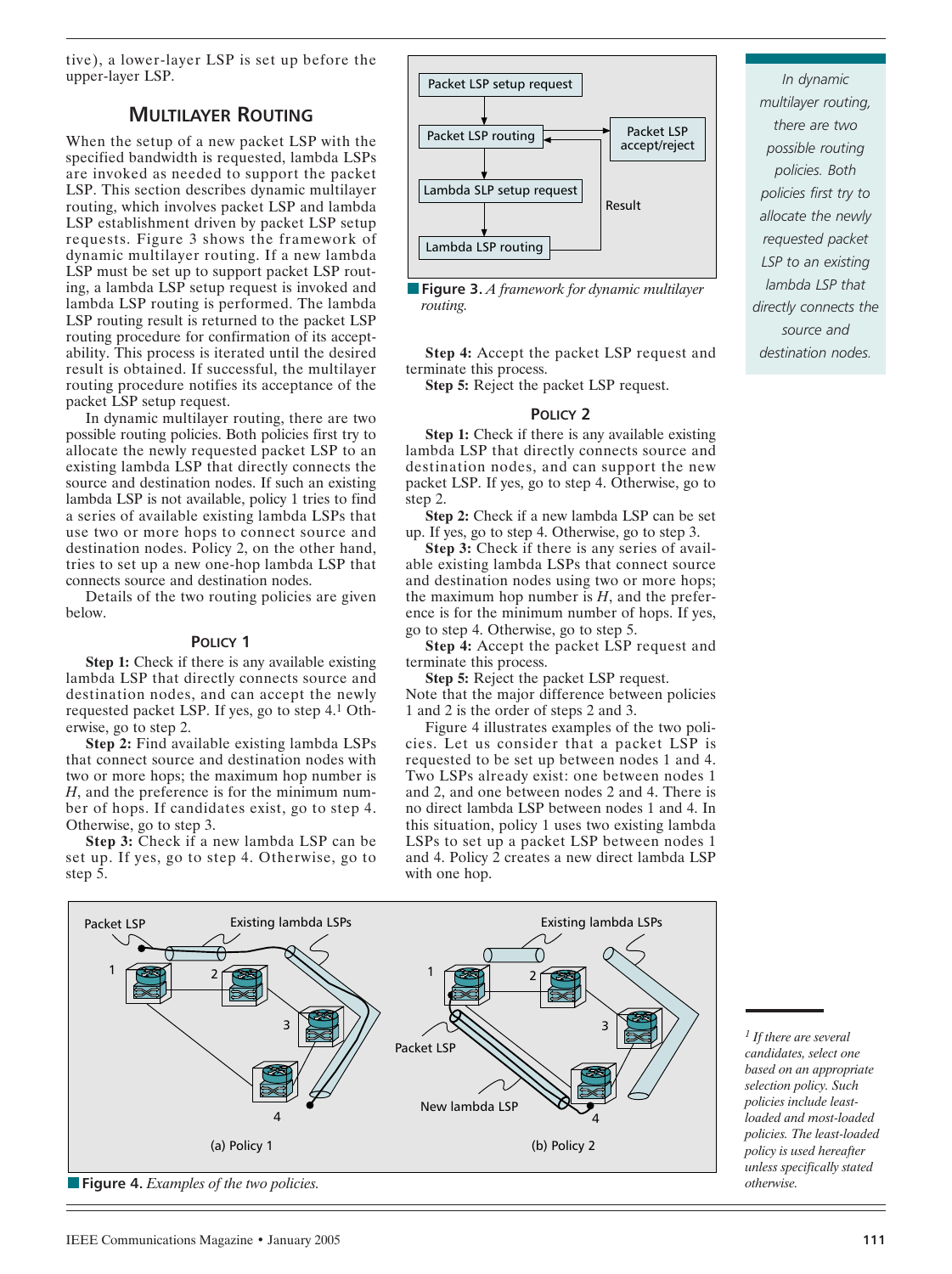

**Figure 5.** *A comparison of two multilayer routing policies (w = 8).* 

# **PERFORMANCE OF MULTILAYER ROUTING POLICIES**

We evaluated the two multilayer routing policies by simulating the NSFNET model, which consists of 14 nodes and 21 physical links [8]. Each adjacent node pair is connected through a bidirectional physical link that consists of two fibers; each fiber is assumed to have the same number of wavelengths, *w*. The number of PSC ports, *p*, is assumed to be the same in each node. The simulations assume that traffic demands between all source and destination nodes are the same. Requests for packet LSP setup follow a Poisson distribution. The packet LSP holding time of each source and destination node pair is considered to follow an exponential distribution. The required packet LSP bandwidth normalized by wavelength bandwidth is set to 0.05 unless specifically stated otherwise. An existing lambda LSP is disconnected if it does not accommodate any packet LSPs. The packet LSP hop limit, *H*, is set to 2.

Figure 5 compares admissible traffic volumes between each source-destination node pair. The admissible traffic volume is defined as the maximum admissible traffic volume under the condition that the blocking probability of packet LSP setup requests is less than 0.01. Policy 1 outperforms policy 2 when  $p < 10$ , while policy 2 outperforms policy 1 with  $p \ge 10$ .

The results shown in Fig. 5 are explained as follows. When  $p$  is small, blocking is mainly due to too few available PSC ports rather than too few available wavelengths. In this case, existing lambda LSPs should accommodate as many new packet LSPs as possible, even though this wastes wavelength resources. On the other hand, when *p* is large, blocking is mainly due to too few available wavelengths. In this case, wavelength resource utilization should be emphasized at the expense of PSC-port resource utilization efficiency. Since policy 2 tries to use a lambda LSP that directly connects source and destination nodes while minimizing packet LSP derouting, wavelength resources are utilized effectively. On the other hand, policy 1 tends to use multiple lambda LSPs. This makes policy 1 use the wavelength resources less efficiently. Note that due to the coarse granularity of the wavelength channel bandwidth compared to the packet LSP bandwidth, one could expect that setting up a direct lambda LSP would waste more resources. However, the residual bandwidth may be useful for succeeding packet LSP requests. When *p* is large, the impact of using multiple packet LSP derouting on the wavelength resource utilization efficiency is stronger than that of residual bandwidth caused by direct lambda LSPs. Therefore, policy 2 outperforms policy 1 when *p* is large.

We confirmed that the above observation was true at various *w* values; there was, however, an interesting discovery. We found that as *w* increases, the value of *p* at which the admissible traffic volume saturates for both policies increases.

Figure 6 shows the impact of using different packet LSP bandwidths normalized by wavelength bandwidth: 0.025, 0.05, and 0.10. Here again, the same basic tendency was observed (i.e., policy 2 outperforms policy 1 at large *p* values). However, as packet LSP bandwidth increases, the performance difference between policy 1 and policy 2 becomes small. When packet LSP bandwidth approaches lambda LSP bandwidth, more packet LSP setup requests trigger a new lambda LSP setup request. The performance of policy 1 approaches that of policy 2 as packet LSP bandwidth increases. On the other hand, when packet LSP bandwidth is small relative to the lambda LSP bandwidth, the performance difference is significant. Therefore, if packet LSP bandwidth is small, network providers should carefully choose their routing policy considering the constraint imposed by the number of PSC ports.

We used simple assumptions in establishing the performance study. In realistic network environments, traffic and network models will be more complex. The numerical results will depend on the model used. It is true that the crossing points between two policies may change according to the model used, but our objective as the first step is to investigate the impacts of the number of PSC ports and normalized packet LSP bandwidth on network utilization for each policy. We observe that the number of PSC ports in GMPLS networks and packet LSP bandwidth are key factors in choosing the appropriate policy. The appropriate policy choice is critical because it impacts the revenue of network providers. This indicates that network providers should explore effective multilayer traffic engineering policies that consider available network resources.

# **IETF STANDARDIZATION FOR MULTILAYER GMPLS NETWORKS**

## **ROUTING EXTENSIONS**

GMPLS protocols are mainly standardized in the common control and measurement plane (CCAMP) working group (WG) of IFTF. GMPLS networks have the potential to achieve multilayer traffic engineering, but GMPLS protocols being standardized in the IETF focus on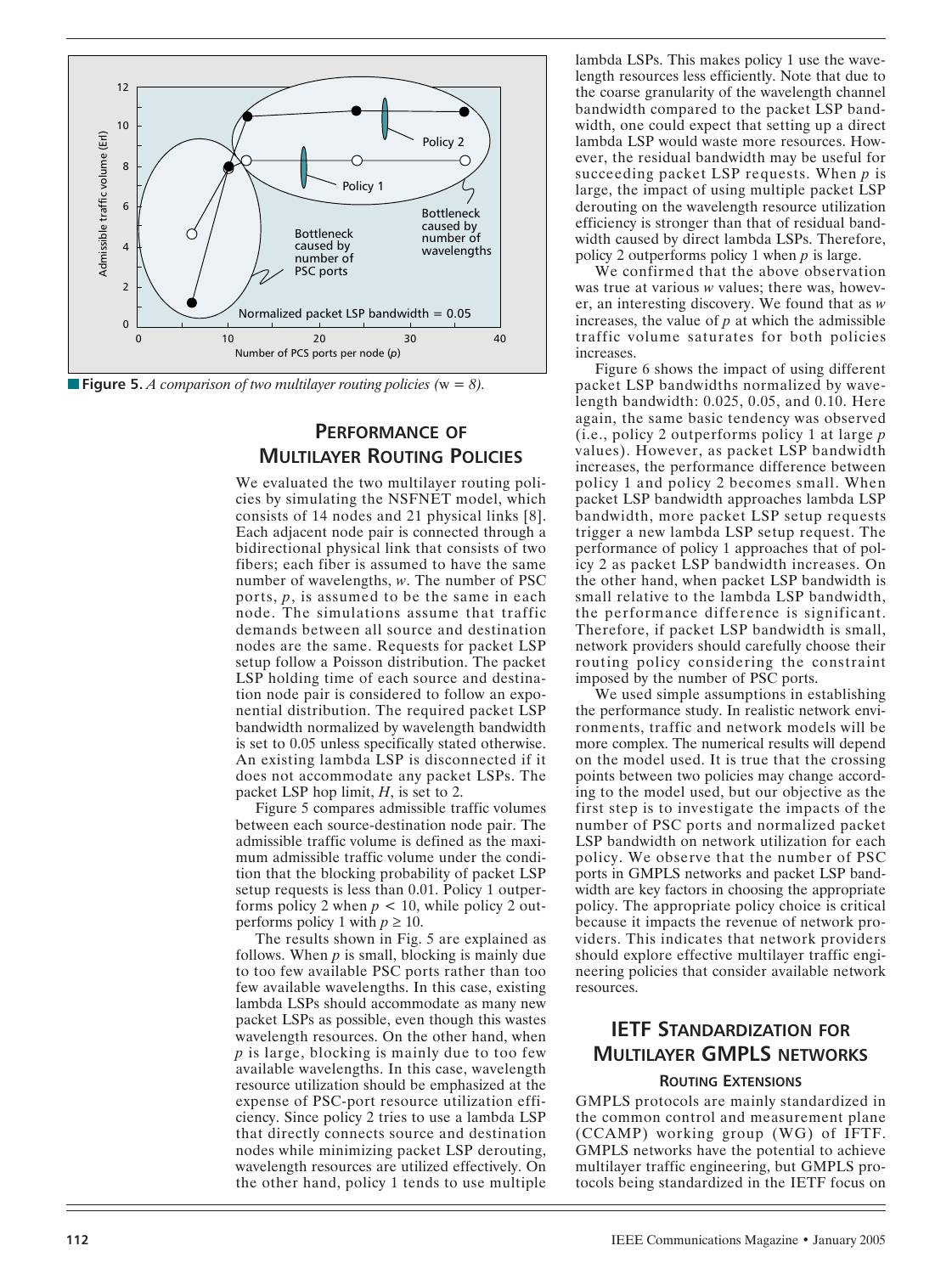single-layer networks. As the next step, GMPLS protocols for multilayer networks will begin to be discussed. Some of the drafts driving the standardization process of multilayer GMPLS networks are [8, 9]. These drafts analyze the GMPLS signaling and routing aspects when considering network environments consisting of multiple switching data layers. Draft [9] suggests that the information on *p* should also be advertised using the routing protocol of GMPLS OSPF extensions to effectively achieve multilayer traffic engineering. This suggestion is consistent with our observation in the previous section.

### **PCE IMPLEMENTATION**

The PCE, as shown in Fig. 1, provides the functions of traffic engineering in GMPLS networks. Traffic engineering policies such as the multilayer routing policy selections introduced in this article, may differ among network providers. PCE performance affects the revenue of network providers. Network providers want to have their own PCE, because they want to choose the most appropriate algorithms, which depend on their policies. From the vendors' perspective, it is not desirable to implement PCE that supports all requirements of all network providers. A complicated PCE may also degrade the node's processing capability.

From the above considerations, it is desirable to functionally separate PCE from a GMPLS node. Draft [10] discusses several issues on required protocol extensions related to PCE when PCE is separately functionally implemented in a GMPLS node. Draft [10] also discusses several requirements, such as lambda LSP setup triggered by a packet LSP, to achieve dynamic multilayer routing. Some protocol extensions between PCE and a GMPLS node are required.

## **CONCLUSIONS**

This article presents two dynamic multilayer routing policies for GMPLS-based optical IP networks. Both policies first try to allocate a newly requested packet LSP to an existing lambda LSP that directly connects source and destination nodes. If no such LSP is available, the two policies take different approaches. Policy 1 tries to find a series of available existing lambda LSPs that use two or more hops to connect source and destination nodes. Policy 2 tries to set up a new lambda LSP between source and destination nodes to create a one-hop packet LSP. The performances of the two routing policies are evaluated. We observed via simulation that policy 1 outperforms policy 2 only when *p* is small, where *p* is the number of PSC ports. The impact of packet LSP bandwidth was also investigated for various numbers of PSC ports. When packet LSP bandwidth is small relative to lambda LSP bandwidth, the performance difference between the two policies is significant. Our numerical results suggest that the number of PSC ports is a key factor in choosing the appropriate policy. The multilayer routing functions are implemented in the photonic MPLS router. We confirmed that these traffic engineering functions work successfully.

This article describes multilayer routing poli-



**Figure 6.** *The impact of packet LSP bandwidth* ( $w = 8$ ).

cies for unprotected path cases. Protected path cases should also be addressed to consider more realistic situations. For example, a study on routing of protected paths in GMPLS networks [11] can be combined with the work presented in this article.

#### **REFERENCES**

- [1] E. Mannie *et al.*, "Generalized Multi-Protocol Label Switching (GMPLS) Architecture," IETF draft, draft-ietfccamp-gmpls-architecture-07.txt, May 2003, work in progress.
- [2] ITU-T Rec. G.8080/Y.1304, "Architecture for the Automatically Switched Optical Network (ASON)," Nov. 2001 (rev. Jan. 2003).
- [3] K. Sato *et al.*, "GMPLS-based Photonic Multilayer Router (Hikari Router) Architecture: An Overview of Traffic Engineering and Signaling Technology," *IEEE Commun. Mag.*, vol. 40, no. 3, Mar. 2002, pp. 96–101.
- [4] X. Zhang and C. Qiao, "An Effective and Comprehensive Approach for Traffic Grooming and Wavelength Assignment in SONET/WDM Rings," *IEEE/ACM Trans. Net.*, vol. 8, no. 5, 2000, pp. 608–17.
- [5] K. Zhu and B. Mukherjee, "On-Line Approaches for Provisioning Connection of Different Bandwidth Granularities in WDM Mesh Networks," *Proc. OFC 2002*, Mar. 2002.
- [6] H. Zhu *et al.*, "Dynamic Traffic Grooming in WDM Mesh Networks Using a Novel Graph Model," *Opt. Net.*, vol. 4, no. 3, May/June 2003.
- [7] R. Ramaswami and K. N. Sivarajan, "Design of Logical Topologies for Wavelength-routed Optical Networks,"
- *IEEE JSAC*, vol. 14, no. 5, June 1996, pp. 840–51. [8] K. Shiomoto *et al.*, "Requirements for GMPLS-based Multi-region and Multi-layer Networks," IETF draft, draft-shiomoto-ccamp-gmpls-mrn- reqs-00.txt, Oct. 2004, work in progress.
- [9] D. Papadimitriou *et al.*, "Generalized Multi-Protocol Label Switching (GMPLS) Protocol Extensions for Multi-Region Networks (MRN)," IETF draft, draft-papadimitriou-ccamp-gmpls-mrn-extensions-00.txt, Oct. 2004, work in progress.
- [10] E. Oki *et al.*, "Requirements for Path Computation Element in GMPLS and IP/MPLS Networks," IETF draft, draft-oki-pce-gmpls-req-01.txt, Oct. 2004, work in progress.
- [11] E. Oki *et al.*, "A Disjoint Path Selection Scheme with Shared Risk Link Groups in GMPLS Networks," *IEEE Commun. Lett.*, vol. 6, no. 9, Sept. 2002, pp. 406–08.

#### **BIOGRAPHIES**

EIJI OKI [M'95] (oki.eiji@lab.ntt.co.jp) received B.E. and M.E. degrees in instrumentation engineering and a Ph.D. degree in electrical engineering from Keio University, Yokohama, Japan, in 1991, 1993, and 1999, respectively. In 1993 he joined Nippon Telegraph and Telephone Corporation's